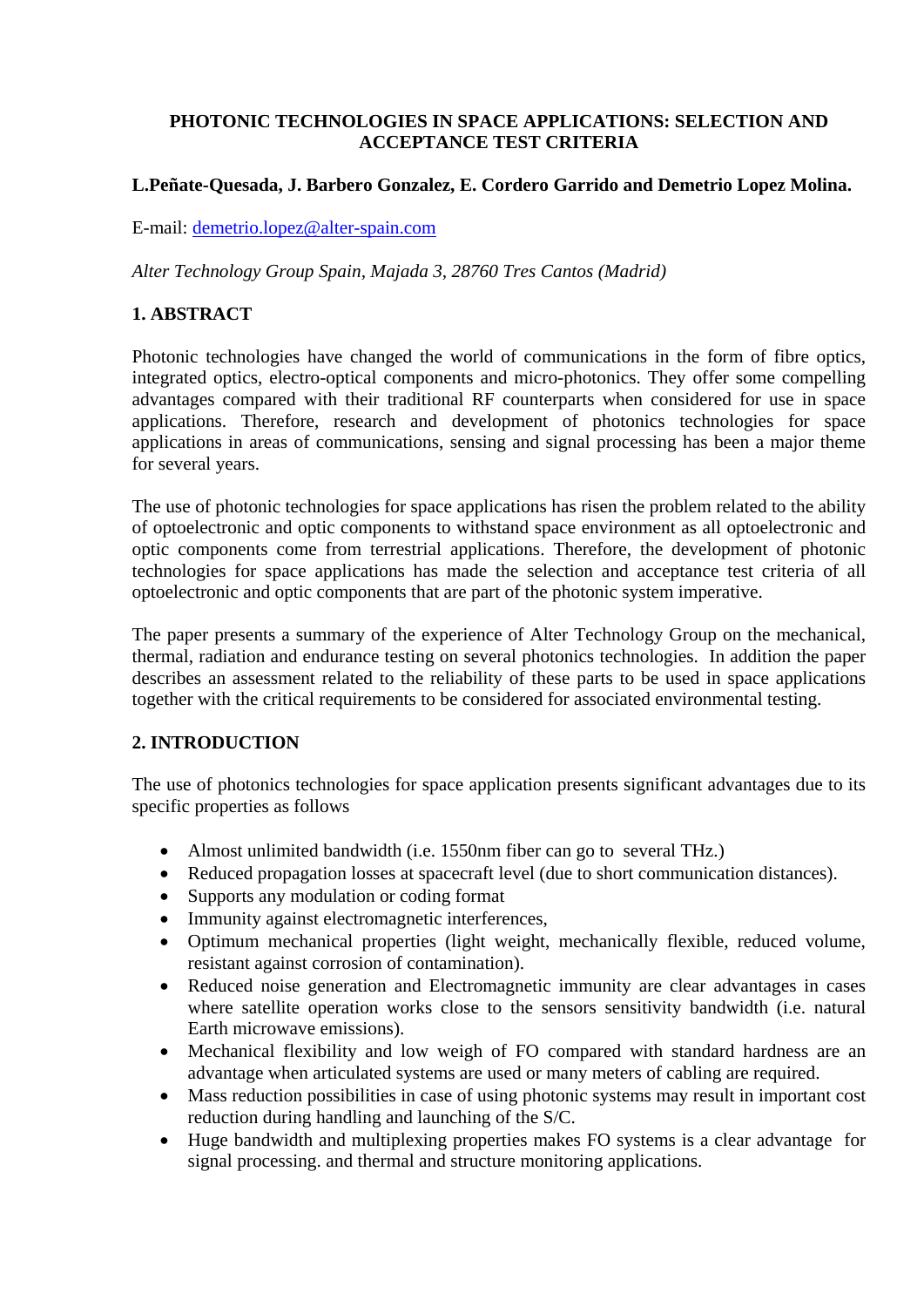• Optical the use of optical wireless technologies will reduce cost and time in the Assembly and Test (AIT) phase.

The selection and evaluation procedures of COTS optoelectronic components for its use in space application need to be established due to the fact that no qualified components exists and that no standards are available that define the procedures to be applied for optoelectronic devices to be used in space qualifications. The following paragraphs propose a generic procedure for the selection and acceptance test criteria for optoelectronic devices, and also includes analysis related to the Specification Performance Requirements and Environment Constraints related to space applications.

Summary results of a large number of parts which has been tested by Alter are also presented to demonstrate current status of most promising technologies. Finally, one case example is presented related to optical amplifiers.

# **3. SELECTION AND ACCEPTANCE TEST CRITERIA**

When COTS components have to be used in space applications because qualified components are not available, then the selection of the right component has to be made in such a way that risk mitigation techniques are applied at the time that the technical requirements of the application are met.

The following steps have to be followed:

- 1. Specification Performance requirements:
	- a. Definition of the basic technical requirements of the application (opto-electronic parameters) with the identification of the critical parameters and their limits.
	- b. Definition of specific quality and reliability requirements applicable to the application.
- 2. Survey of the available commercial candidates that meet the critical parameters.
- 3. Definition of the environmental constrains (related to the space application).
- 4. Trade-off through the data available for all the candidates identified in the survey, attending to the following aspects (some of them may require of visits to the manufacturers):
	- a. Manufacturer experience in space application technologies.
	- b. Manufacturer willingness to provide technology and reliability data and support (i.e. PCN s notices).
	- c. Availability of TELCORDIA qualified devices and or TELCORDIA qualification of the manufacturer.
	- d. Technology maturity.
	- e. Availability of reliability data.
	- f. Previous space heritage (if any).
	- g. Available technology data (this information can be used, for instance, for the prediction of the sensitivity of the device to radiation effects).
	- h. Availability of "single lot date code".
	- i. Availability of non pure-tin components.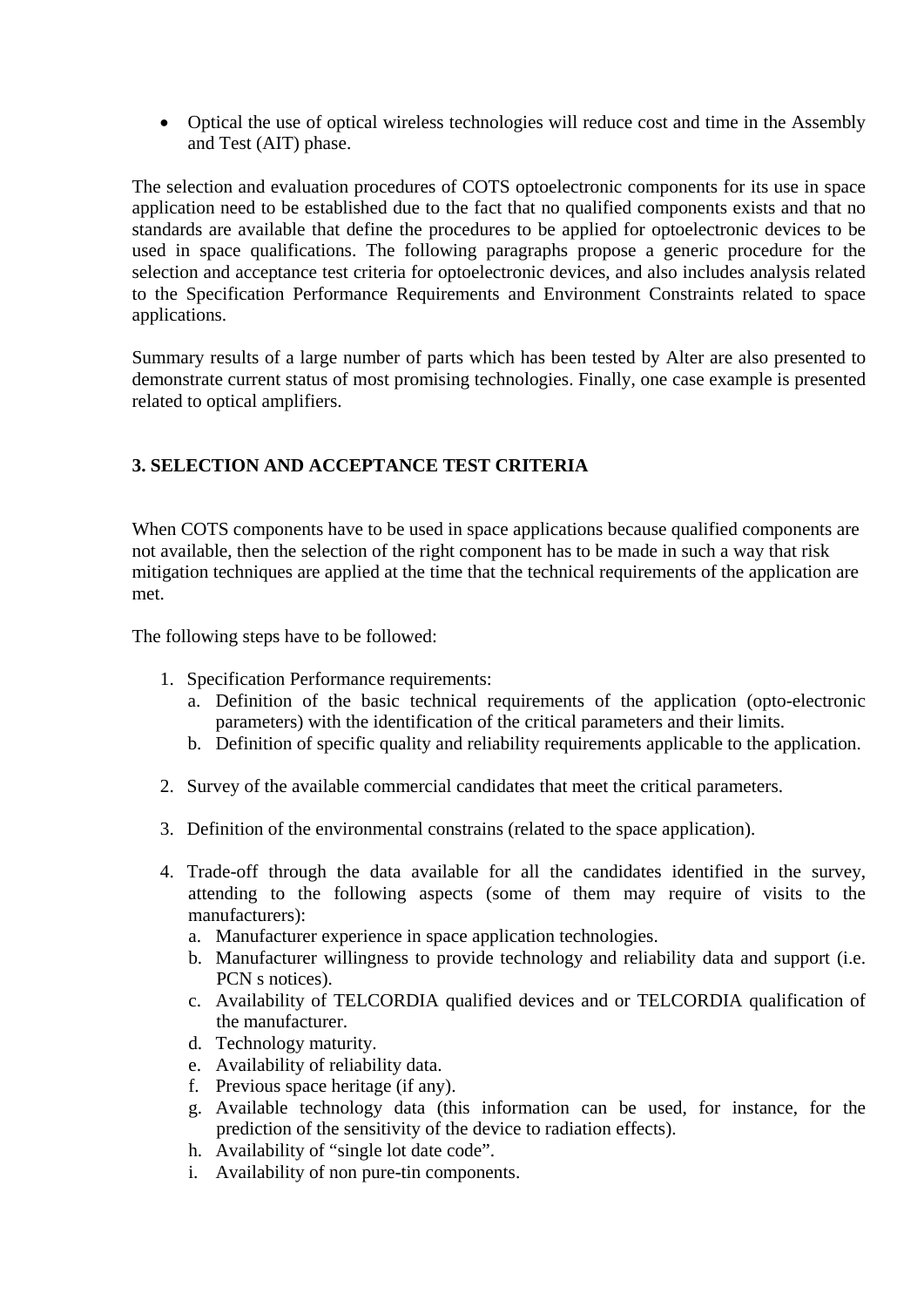- 5. Pre-selection of two or three candidates that are supposed to meet the minimum requirements.
- 6. To perform SELECTION TEST: Definition of the preliminary TESTS that will allow the selection of the best candidates. These SELECTION TESTS have to be designed in such a way that they provide enough data to :
	- a. Obtain relevant data concerning the performance of the devices when this data is not available from the trade off.
	- b. Determine which of the candidates presents better performance for the application, by comparison of the results of the test performed on the candidates.
- 7. To decide which is the best candidate for the application. This candidate will be submitted to full evaluation.
- 8. Evaluation of the best candidate.- The device identified as the best candidate for the application will be submitted to a full evaluation with the purpose of:
	- a. Fully characterize the performance of the device when used in the final application in terms of:
		- i. Quality of package and assembly.
		- ii. Reliability
		- iii. Stability of the Electro-optical parameters in the full real operating temperature range.
		- iv. Stability and performance under space radiation environment
		- v. Stability under extreme mechanical efforts (shocks, vibration, acceleration)
		- vi. Performance and stability under vacuum and thermal variations.
	- b. Identify potential failure modes.
	- c. Determine the potential limits in the application or use of the device.
- 9. Visits the manufacturer may be necessary in order to analyze the results of the evaluation, check the manufacturer willingness to collaborate in technical issues and to prepare the procurement of the flight lot.

In case the result of this evaluation indicates one or more problems that discourage its use for the application, then other candidate has to be evaluated.

- 10. Procurement of the flight lot.
- 11. Lot Acceptance Test.- In case a new lot, different from the one subjected to evaluation, has to be procured for flight purposes, then LOT ACCEPTANCE TEST have to be performed to identify any potential deviation from the performance of the evaluated lot. Note that, in case that the flight lot has not been submitted to screening, or the screening reported by the manufacturer is not considered enough to ensure the screen out of the enfant mortality elements, then a complete screening in accordance with chart III of ESCC 5000 has to be performed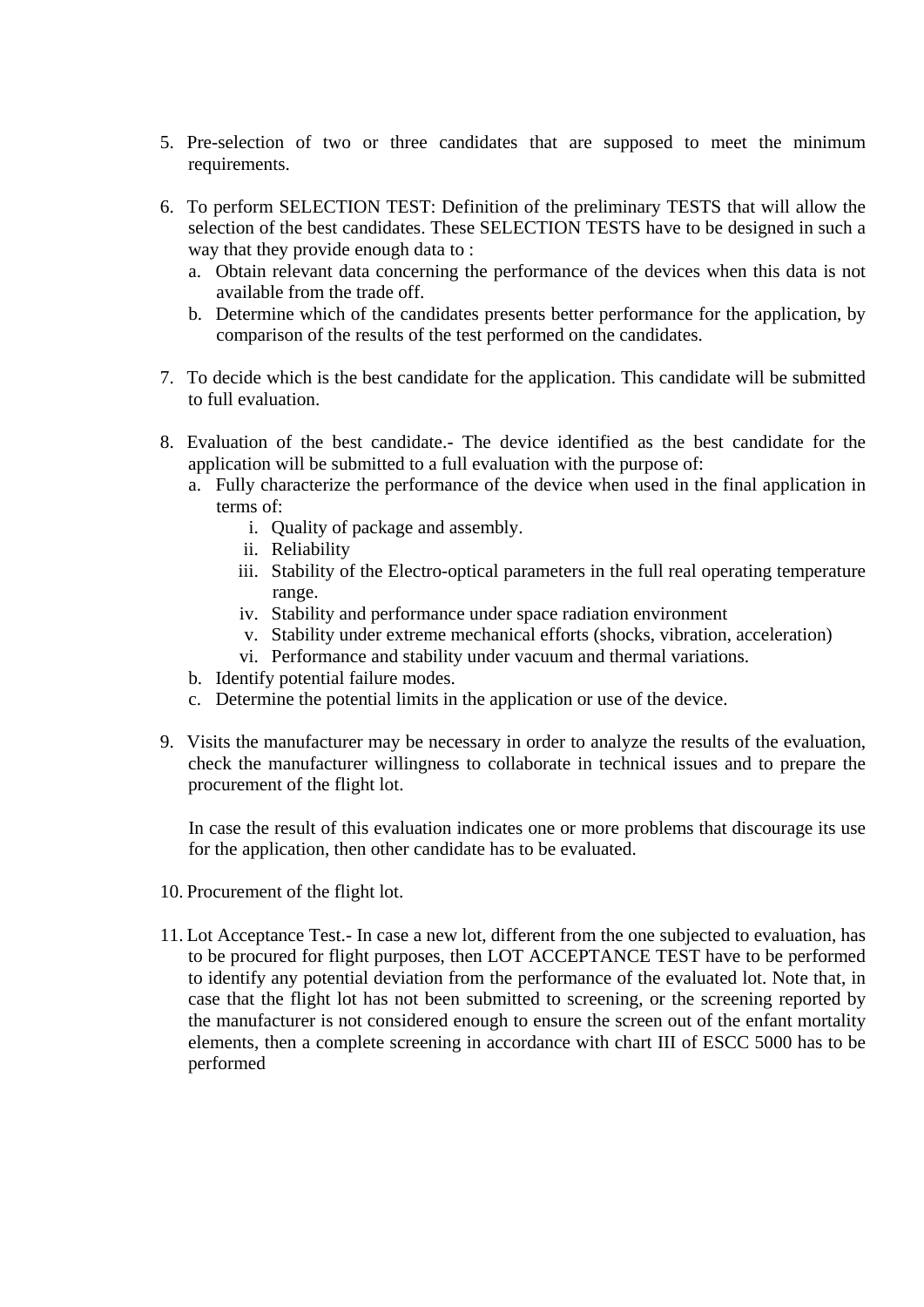Schematic flow for optoelectronic parts selection, evaluation and acceptance procedure is provided in Chart I.



### CHART 1- PARTS SELECTION, EVALUATION AND ACCEPTANCE FLOW FOR COTS OPTOELECTRONICS COMPONENTS

### **3.1 SPECIFICATION PERFORMANCE REQUIREMENTS**

#### **3.1.1 Electro-optical requirements**

The first step in the parts selection process is the exact definition of the electro-optical performance required for the application. This implies the clear identification of:

- Key parameters.
- Acceptable limits to the range of variation of these parameters during the mission, taken into account:
	- o Operating temperature range.
	- o Environmental conditions (radiation).
	- o Expected mission lifetime.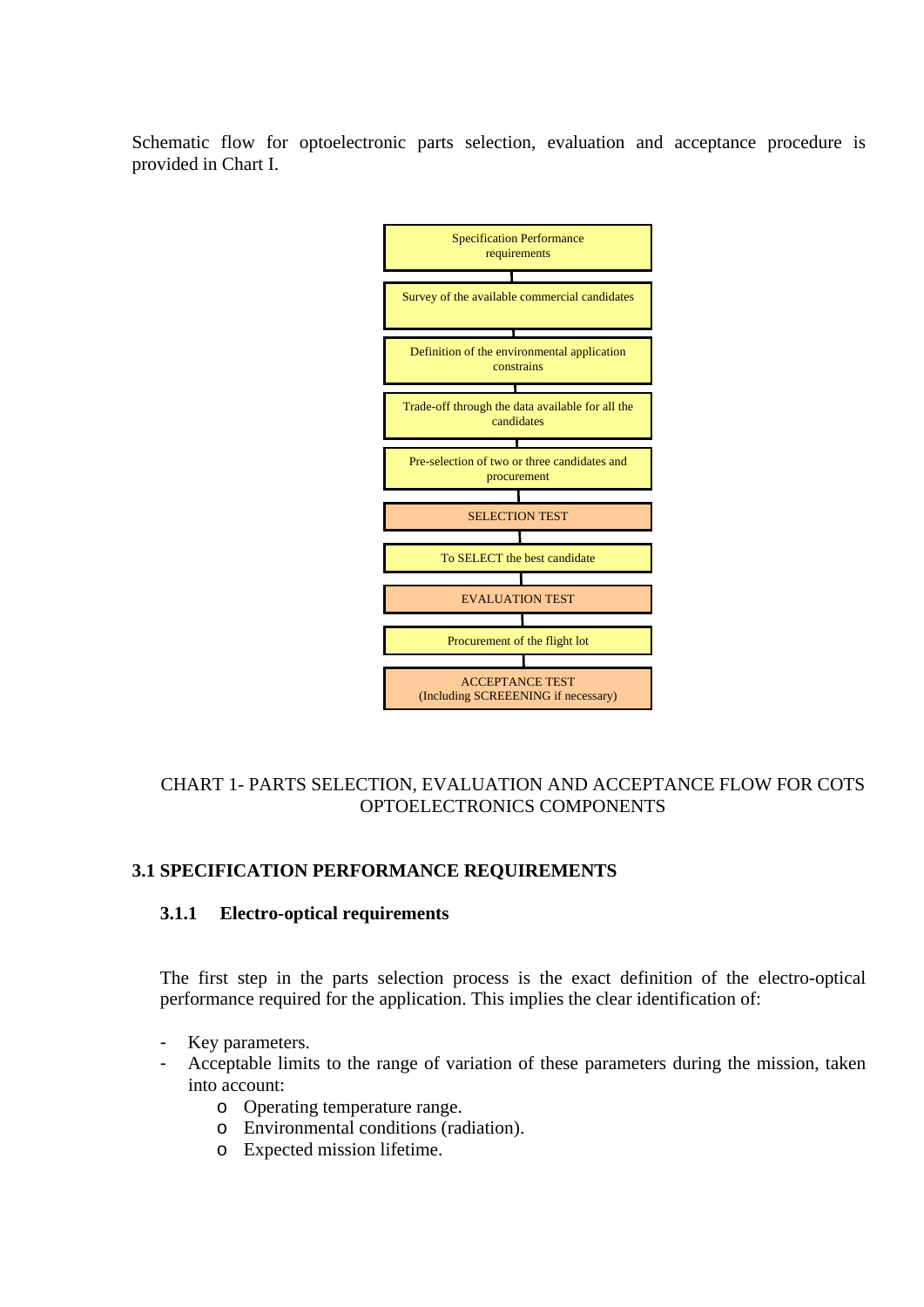The key parameters have to be selected in such a way that they allow a wide margin of potential commercial candidates at the time that the performance of the mission is not jeopardized. Some aspects will require the maximum possible flexibility. To make that flexibility possible it is necessary that the selection process is initiated at the first steps of the design, to reduce as much as possible the design related constrictions.

## **3.1.2 Quality requirements**

Quality requirements are determined by the type of mission and application; nevertheless, it is strongly recommended to apply the quality requirements established in ECSS-Q-60A. These quality requirements have to be followed to the maximum extent as possible in terms of:

- Procurement policy
- Screening
- Package and assembly quality and testing.
- Acceptance test criteria

### **3.1.3 Reliability requirements.**

Reliability is one of the main concerns when using commercial components in space applications. This asseveration does not mean that the commercial components are not reliable enough for their application in space, but its real reliability has to be verified. This verification can be performed by means either of the analysis of the reliability data provided by the manufacturer (if available) or by testing, in order to warranty a minimum of 10 years (typical value) of operation in space environment.

### **3.2 ENVIRONMENTAL CONSTRAINS**

The environmental constrains imposed by the space missions are mainly driven by the conditions stress during launching and by the operation in free space. The following elements constitute the main constrains compared with the majority of the commercial applications:

- Operating temperature range
- Thermal variations
- Vibration
- Accelerations
- Vacuum
- Harsh radiation environment

### **3.2.1 Operating Temperature range**

Typical operating temperature range warranted by the manufacturer for commercial parts goes from 0 to 40 º, while space application requires in general parameters and functional stability in the range from -55 to  $+125^{\circ}$ C (although some specific missions / applications may require ranges from -185ºC to +300ºC). The selected parts need to remain functional and parametrically stables in the specified temperature range.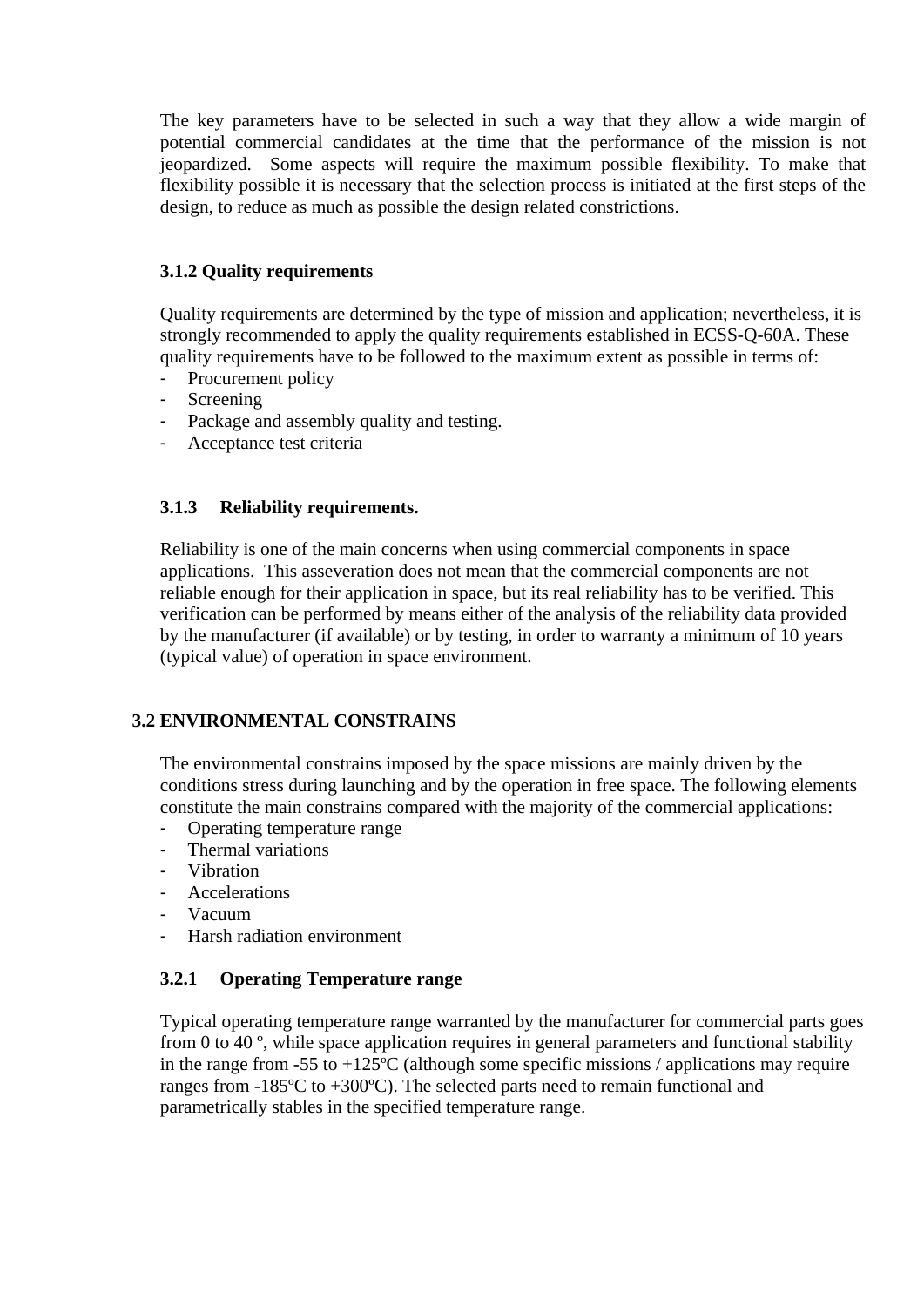## **3.2.2 Vibration**

The capability of the optoelectronic components to survive strong vibration conditions during launch is a requirement to be taken into account. Specific requirements need to be defined on a case by case mission.

## **3.2.3 Thermal cycles**

Space hardware has to be able to survive extreme temperature cycles produced during operations due to the continuous travelling of the satellite from exposition to solar radiation to shadow during its rotation around the Earth. The mechanical stress produced by these temperature cycles may induce degradation in the mechanical parts of the component. It has to be verified that the components can withstand the thermal cycles test designed for these purposes.

## **3.2.4 Accelerations**

Optoelectronic parts should be able to survive hard accelerations during launch, as per the conditions given in the following requirements. Requirements must be defined on a case by case basis although the following figure may be used as baseline.

| Frequency $(Hz)$ | Acceleration $(g)$ |
|------------------|--------------------|
| 100              | 40g                |
| 2000             | 1000g              |
| 10000            | 1000g              |

### **3.2.5 Vacuum**

Space operation requires stable performance under vacuum conditions. The main concern related to vacuum conditions operations is related to the risk for certain materials to outgass, with two negative effects:

- o Deposition of out-gassing materials on optical parts;
- o Material degradation due to chemical reaction or de-composition.

As a general test requirement, Any part must be designed to withstand a depressurisation rate of 26 Torr/s from ambient pressure down to 10-10 Torr in free space at full operating conditions..

### **3.2.6 Space radiation environment**

Four sources of radiation can be distinguished:

- o Cosmic rays: all kind of ions, but primarily protons (85%) and helium (14%).
- o Radiation belts (Van Allen belts), protons and electrons trapped in the earth's magnetic field
- o Solar particles (mainly protons)
- o Atmospheric secondary (possible influence on low orbit spacecraft)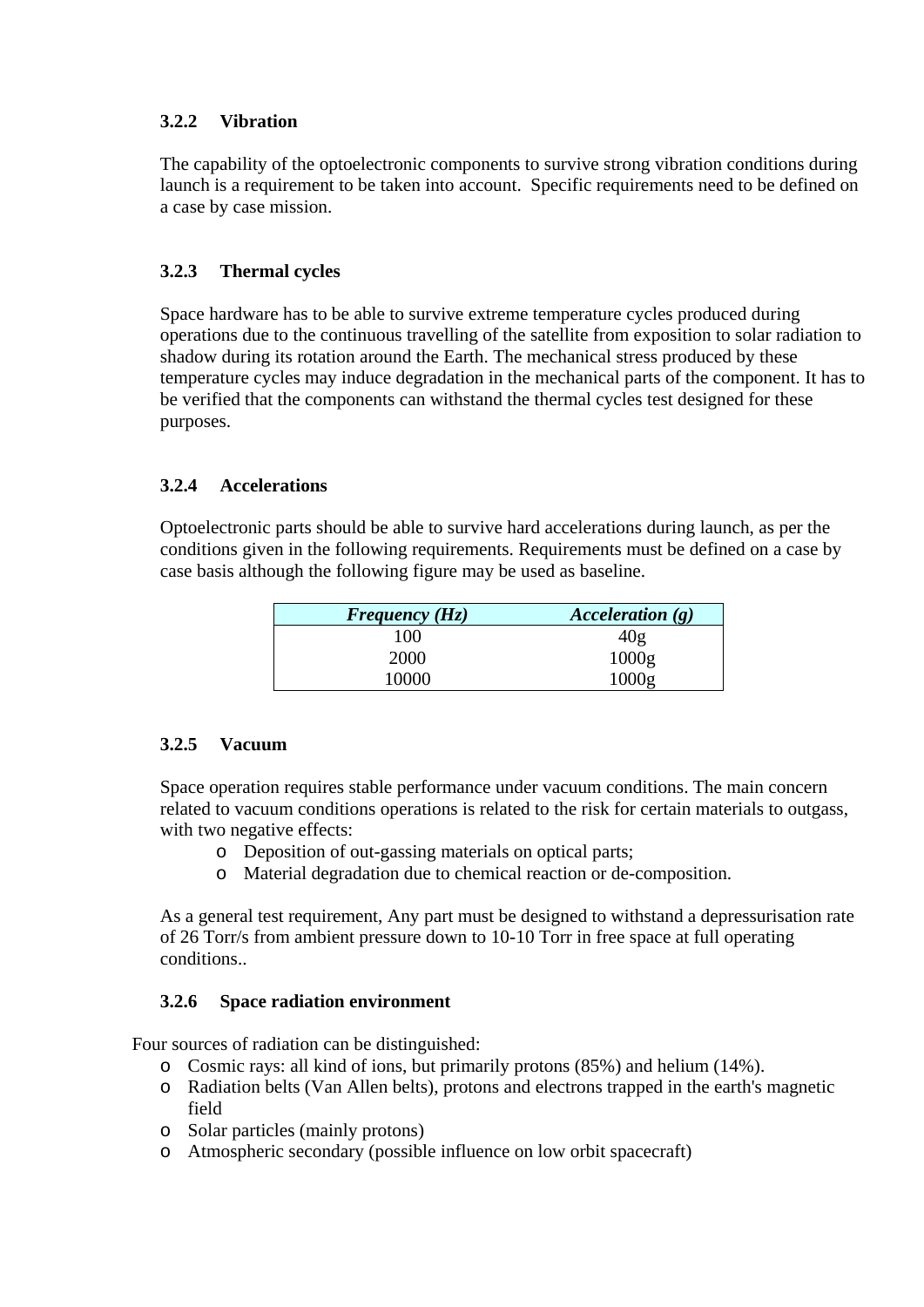As a general baseline, the following requirements apply for optoelectronics parts:

- o Total ionization dose (gamma rays).- Optoelectronic parts should be able to withstand the total mission cumulated dose of gamma rays. Reference dose: 100 Krad(Si).
- o Proton induced displacement damage.- Optoelectronic parts should be able to withstand a fluence of protons with an energy between 10 to 65 MeV (depending on the application) Protons and a typical fluence of 5x1010 protons/cm2.

## **3.2 SELECTION TEST**

The SELECTION TESTS have to be designed to provide enough data to:

- a.Obtain relevant data concerning the performance of the devices when this data is not available from the trade off.
- b. Determine which of the candidates presents better performance for the application, by comparison of the results of the test performed on the candidates.
- c. Check de candidate devices behavior against the most critical requirements of the space application, for which the components have not been designed.

For these purposes, the selection activities shown in the next chart have to be performed as a minimum.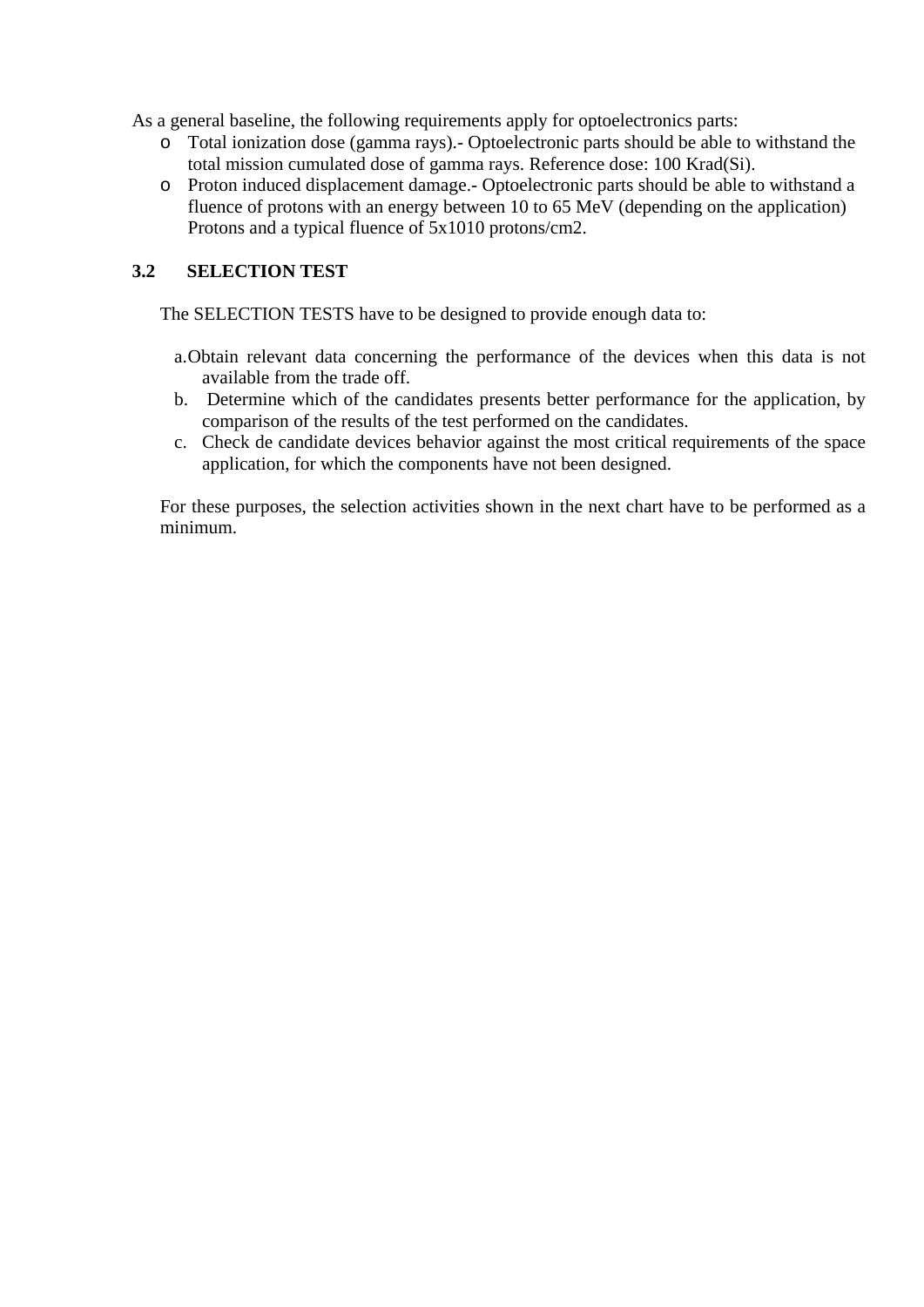#### CHART II.- SELECTION FLOW FOR COTS OPTOELECTRONIC COMPONENTS

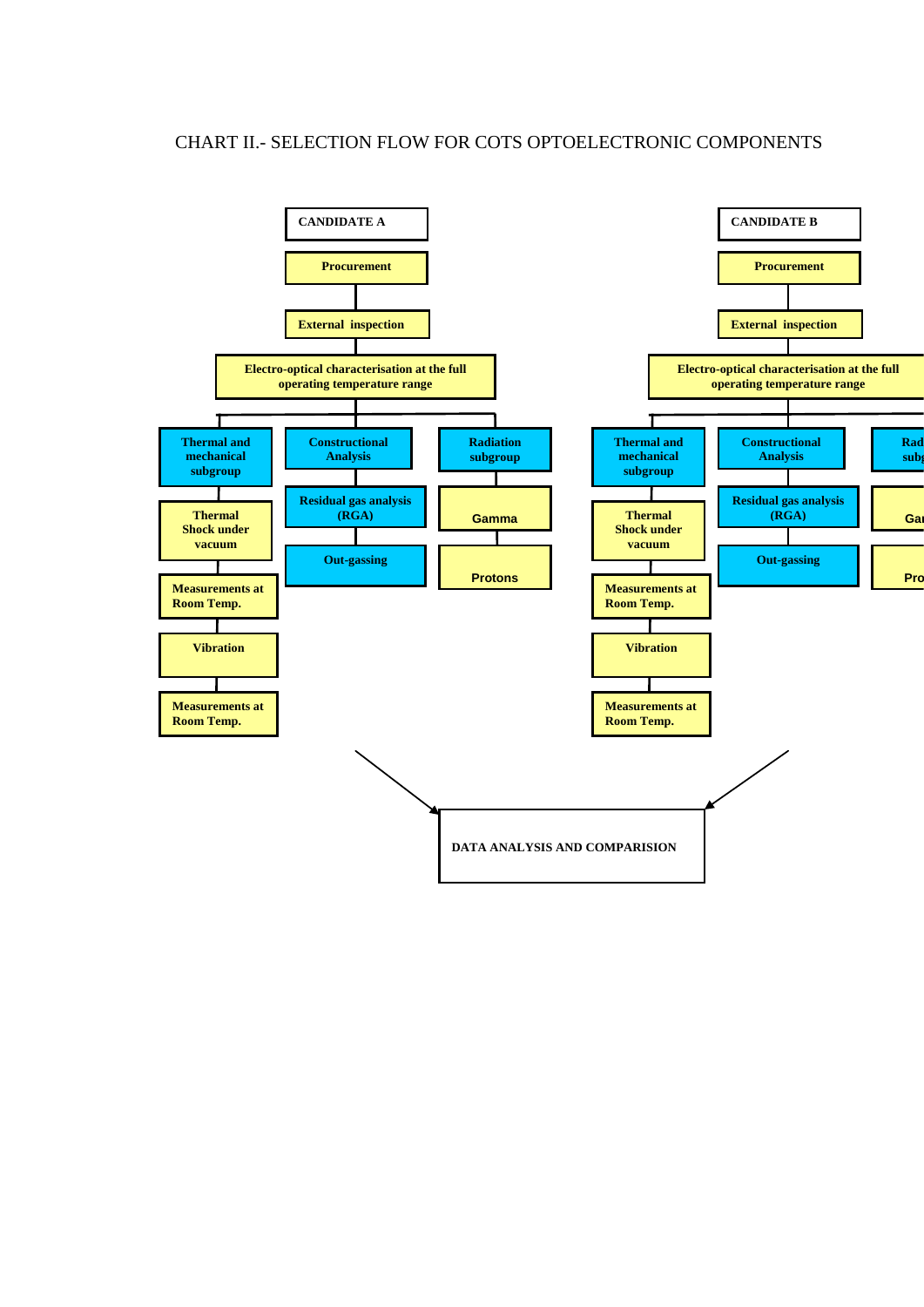### **3.4 EVALUATION**

Next chart describes the evaluation test flow in the general case. This test flow will need to be adapted to the specific technology of the devices and shall take into account the data available from the manufacturer and the results from the Selection Test. Some of the test defined in the next chart may be omitted in case the results from the Selection Test are considered enough and not additional knowledge is expected to be gained if they are repeated during the evaluation (in special if the same lots is used for type selection and evaluation purposes).

CHART III.- EVALUATION FLOW FOR COTS OPTOELECTRONIC COMPONENTS

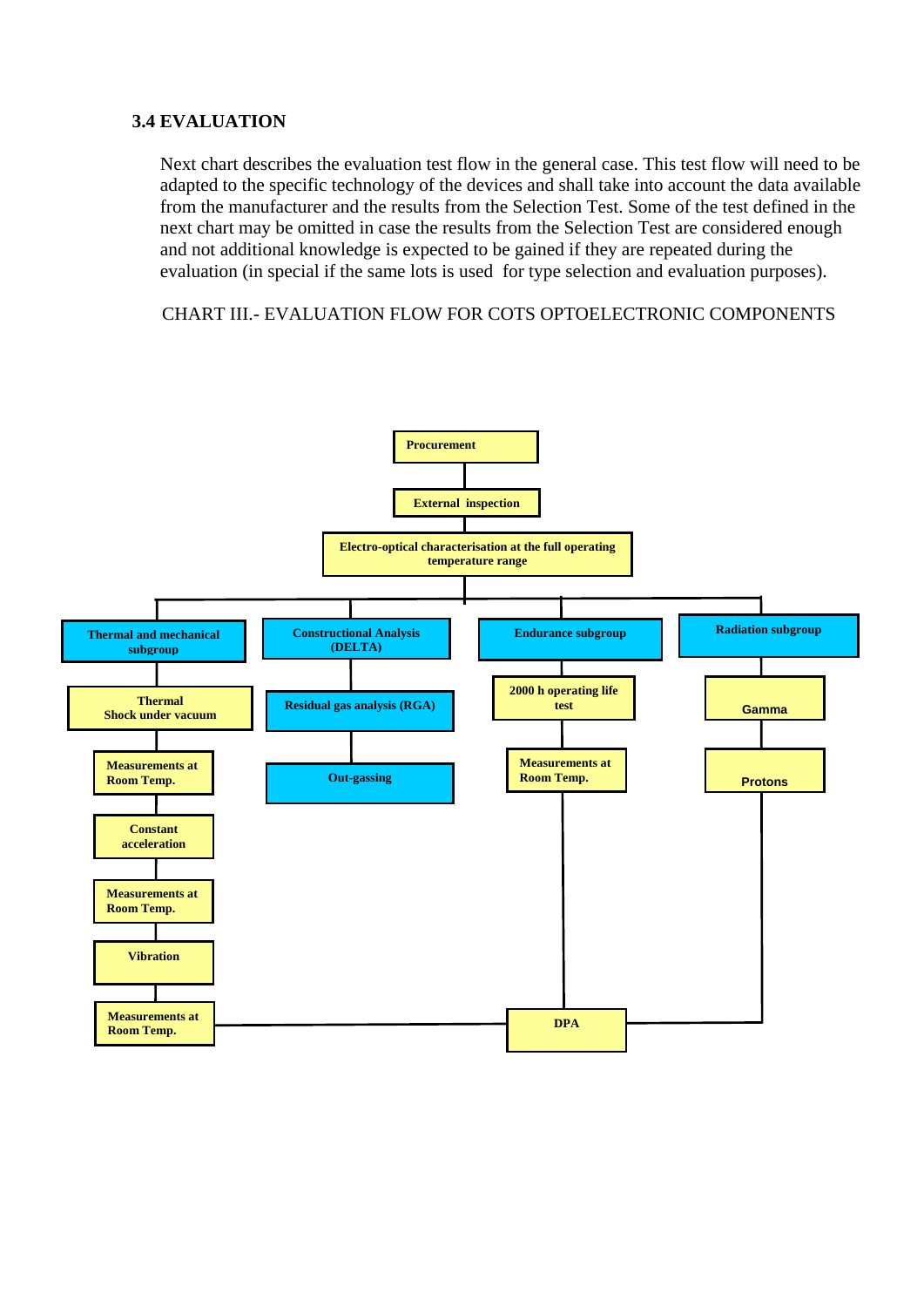## **3.5 ACCEPTANCE TEST**

In case that the procurement of the flight lot implies the use of a new lot of components with lot date code(s) different from the one(s) used for selection and/or evaluation purposes, then a Lot Acceptance Test procedure has to be applied as per Chart IV.

CHART IV.- ACCEPTANCE FLOW FOR COTS OPTOELECTRONIC COMPONENTS



# **4. ALTER TECHNOLOGY EXPERIENCE ON OPTOELECTRONICS PARTS.**

ATGSP is a company with more than 20 years of experience in testing of EEE parts for space. In addition to that experience, in the last years, ATGSP is putting an important effort in the development of new capabilities to validate new technologies (i.e. optoelectronics and MEMS) for space applications and to extend these testing capabilities from the part level to instrument or system level.

Based on above, Alter Technology group provides a large experience on optoelectronics parts testing with specific capabilities on optoelectronics measurements as well as mechanical, thermal, radiation and constructional analysis tests.

In addition, the experience of ATSP in the management of space projects together with the commitment of the company with the research and development activities is been reflected in the participation of the company in a large number of projects as coordinator of other research and/or development groups.

The following table provides a summary of most significant projects participated by Alter in the frame of photonics technologies.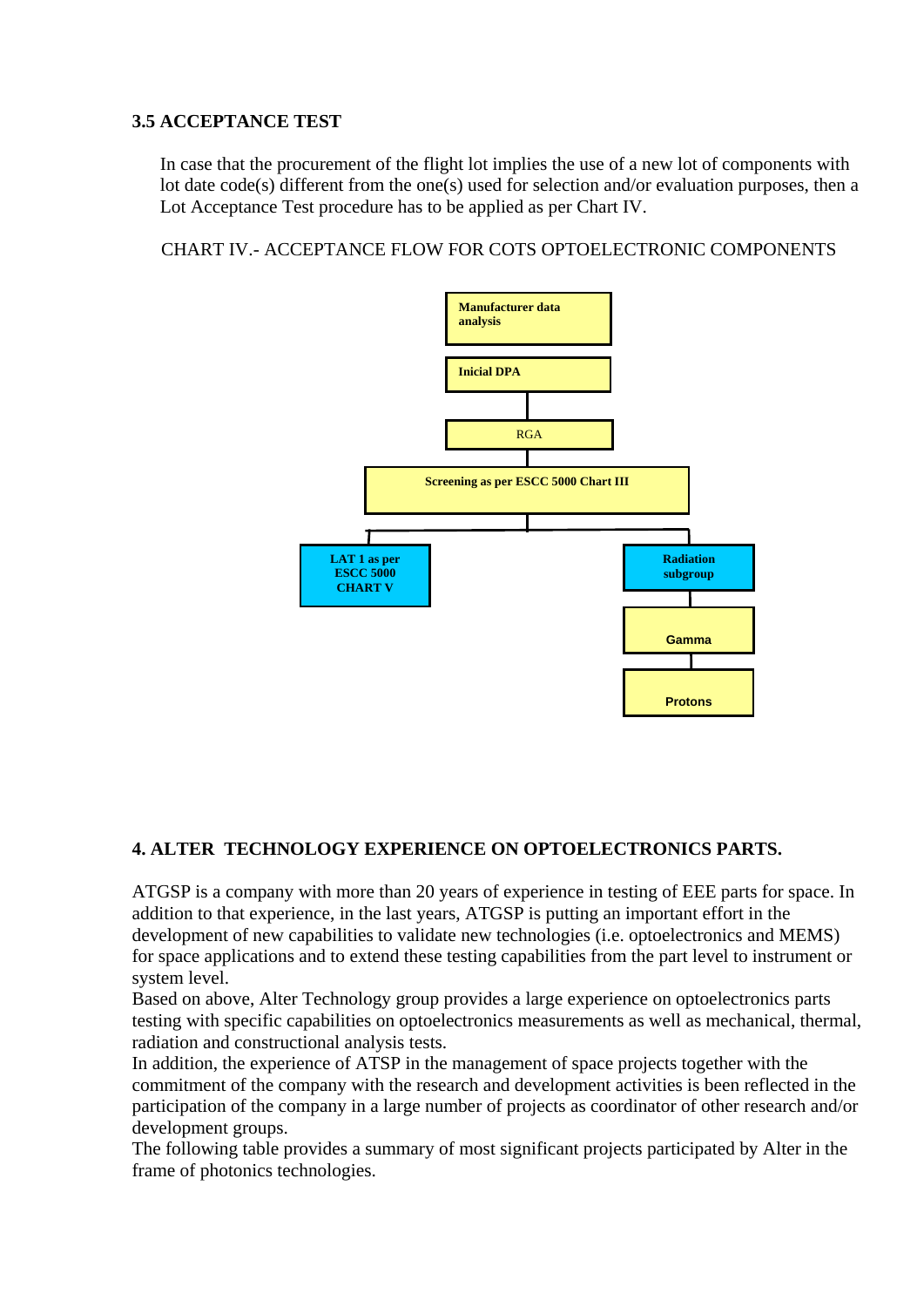| <b>Project</b>                                                                                                                    | Devices under evaluation          |
|-----------------------------------------------------------------------------------------------------------------------------------|-----------------------------------|
| SMOS Satellite - MOHA (Mira Optical Harness)                                                                                      | FO laser diode                    |
| Qualification of optical components                                                                                               | FO detector                       |
|                                                                                                                                   | Optical fibre                     |
|                                                                                                                                   | FO splitters                      |
| <b>OWLS</b> (Optical Wireless Link Systems for intra-satellite                                                                    | <b>IR LEDS</b>                    |
| communications).                                                                                                                  | <b>IR Photodiodes</b>             |
| Multigigahertz Optical Modulators of very low RF driving power<br>(Testing of selected Optical modulators)                        | Optical modulators 1550nm         |
| High Efficiency Optical Amplifiers for FO on board applications.<br>(Testing of selected optical amplifiers; project management). | Optical amplifiers 1550nm         |
| Qualification of Photodiodes & Thermopiles for Space application in                                                               | Photodiodes                       |
| Mars environment                                                                                                                  | Thermopiles                       |
| POE (Programmable optoelectronic adaptative element)<br>Design & Qualification of POE elements for space application              | Liquid crystal                    |
| FOD (SpaceFibre)                                                                                                                  | Optical transceiver 10 Gbits      |
| Development of an EM model of a high speed optic transceiver for                                                                  | $(1550 \text{ nm})$               |
| use onbard telecom satellites                                                                                                     |                                   |
| PHT (Photonic Transceiver for Secure Space Applications)                                                                          | Pump Lasers (450nm)               |
| Design & Qualification of PHT element                                                                                             | FO lasers (840nm)                 |
|                                                                                                                                   | <b>Beam splitters</b>             |
|                                                                                                                                   | Optical amplifiers                |
|                                                                                                                                   | NL crystals                       |
| ELECTRO-PHOTONIC ADC                                                                                                              | Optical modulators                |
| SWIR (Short wave Infra red laser diodes)                                                                                          | Short wave Infra red laser diodes |
| (Others)                                                                                                                          | Photodiodes                       |
|                                                                                                                                   | <b>InGaAs</b>                     |
|                                                                                                                                   | 800-1600 nm                       |
| (Other)                                                                                                                           | <b>LED IR</b>                     |
|                                                                                                                                   | 770                               |
|                                                                                                                                   | <b>LED</b>                        |
|                                                                                                                                   | Red, green & blue                 |

For all cases, parts were submitted to specific environmental tests to check suitability to meet space environmental requirements. The following table shows the list of test performed by part and an indication of failures encountered.

| Device type              | Radiation<br>Gamma | Radiation<br>Protons | Thermal<br>Vacuum | Vibration | Life test | Construc.<br>Analysis |
|--------------------------|--------------------|----------------------|-------------------|-----------|-----------|-----------------------|
| FO laser 1310 nm         |                    |                      |                   |           |           |                       |
| FO detector<br>$1310$ nm |                    |                      |                   |           |           |                       |
| Optical fibre            |                    |                      |                   |           |           |                       |
| FO splitter              |                    |                      |                   |           |           |                       |
| <b>LEDs</b>              |                    |                      |                   |           |           |                       |
| 670 nm                   |                    |                      |                   |           |           |                       |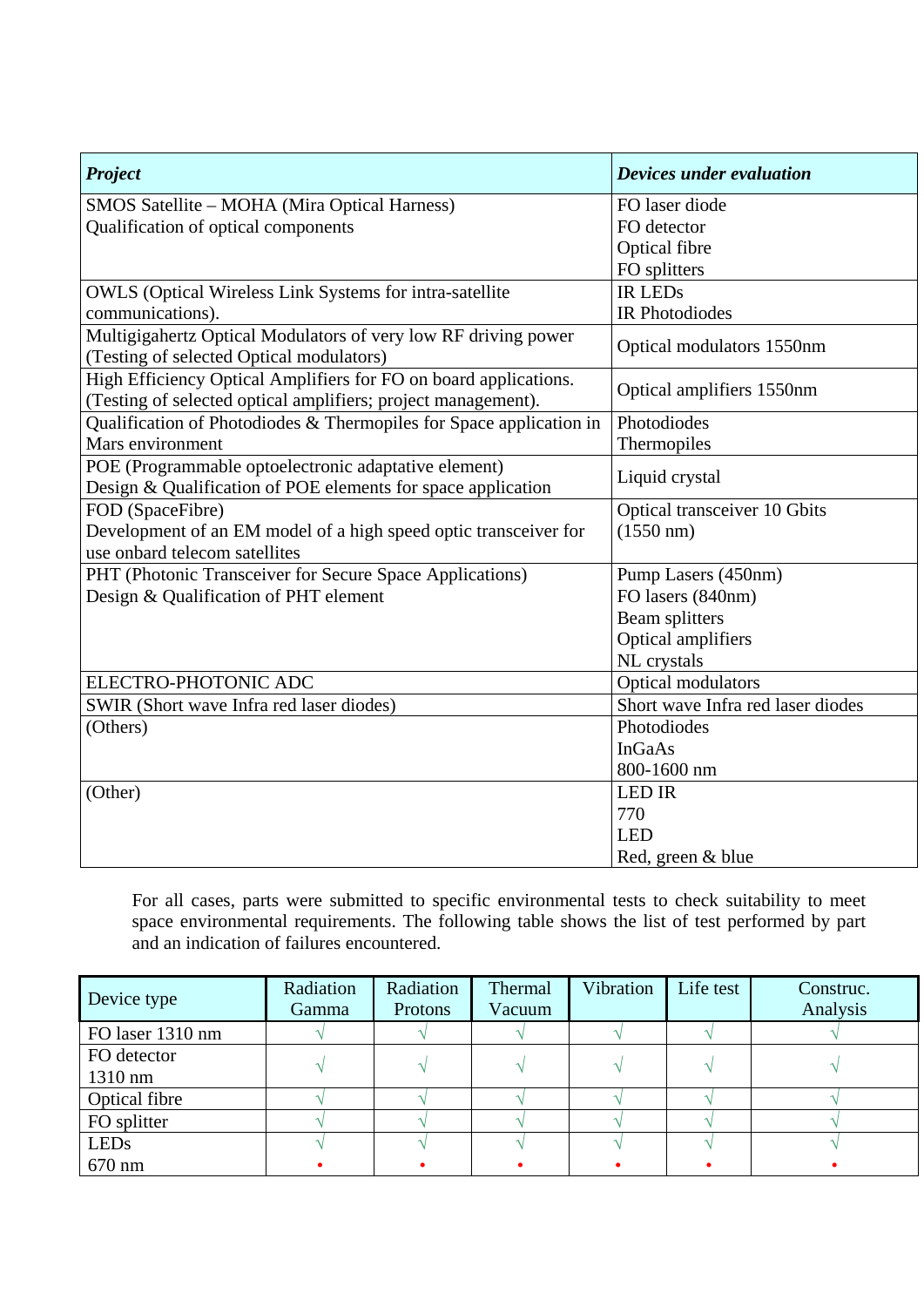| Device type                   | Radiation<br>Gamma | Radiation<br>Protons | Thermal<br>Vacuum | Vibration | Life test          | Construc.<br>Analysis |
|-------------------------------|--------------------|----------------------|-------------------|-----------|--------------------|-----------------------|
| <b>PIN Photodiodes</b>        |                    |                      |                   |           |                    |                       |
| 400-1000 nm                   |                    |                      |                   |           |                    |                       |
| Optical modulators            |                    |                      |                   |           |                    |                       |
| $(1550 \text{ nm})$           |                    |                      |                   |           |                    |                       |
| Optical amplifiers            |                    |                      |                   |           | ٦Ι                 |                       |
| $(1550 \text{ nm})$           |                    |                      |                   |           |                    |                       |
| Photodiodes                   |                    | N                    |                   | V         | V                  |                       |
| UV 200-400 nm                 |                    |                      |                   |           |                    |                       |
| Thermopiles                   |                    | N                    |                   | V         | V                  |                       |
| IR (up to $20 \mu m$ )        |                    |                      |                   |           |                    |                       |
| <b>AOM</b>                    |                    |                      |                   |           |                    |                       |
| Free space Acousto-           |                    |                      |                   |           |                    |                       |
| optical                       |                    |                      |                   |           |                    |                       |
| modulator                     |                    |                      |                   |           |                    |                       |
| 1064 nm                       |                    |                      |                   |           |                    |                       |
| <b>BAM</b> Laser diode        |                    | V                    |                   |           |                    |                       |
| (850nm)                       |                    |                      |                   |           |                    |                       |
| <b>SLED</b> (820nm)           | N                  | N                    |                   | V         | V                  |                       |
| <b>Liquid Crystal</b>         |                    |                      | <b>On going</b>   |           |                    | <b>On going</b>       |
| Optical transceiver 10        |                    |                      |                   |           | On                 |                       |
| Gbits                         |                    |                      | On going          | On going  | going              | <b>On going</b>       |
| $(1550 \text{ nm})$           |                    |                      |                   |           |                    |                       |
| Pump Lasers (450nm)           |                    | V                    |                   | V         | On                 |                       |
|                               |                    |                      |                   |           | going              |                       |
| FO lasers (840nm)             |                    | N                    |                   | V         | $\bullet$          | $\bullet$             |
| FO lasers (840nm)             |                    | N                    |                   | N         | $\bullet$          | $\bullet$             |
| FO lasers (840nm)             |                    | Ñ                    |                   | V         | V                  |                       |
| Beam splitters                |                    |                      |                   |           | N                  |                       |
| Optical amplifiers<br>(840nm) |                    |                      | On going          | On going  | <b>On</b><br>going | On going              |

*√* Pass the test // *•* Fail // - Test not performed // *å* Type selection

# **5. CASE STUDY**

### **5.1 Assessment on commercial amplifiers for potential use in space applications**

Optical amplifiers play a key role in terrestrial telecommunications including WDM transmission systems, CATV and Radio Over Fibre applications. They have been considered in space applications such as LIDARs or space-borne laser altimeter for Earth observation and deep space missions, and Optical Inter-Satellite communication links (OISL). Together with other optical technologies, they are expected to bring significant improvements and/or constitute one of the enablers of advanced payload concepts. They may offer major benefits in the development of future telecom payloads with broad bandwidth, wide connectivity, and enhanced flexibility at low mass and small size. These applications include the generation and distribution of local oscillators in the microwave frequency range, the photonic RF frequency conversion, as well as the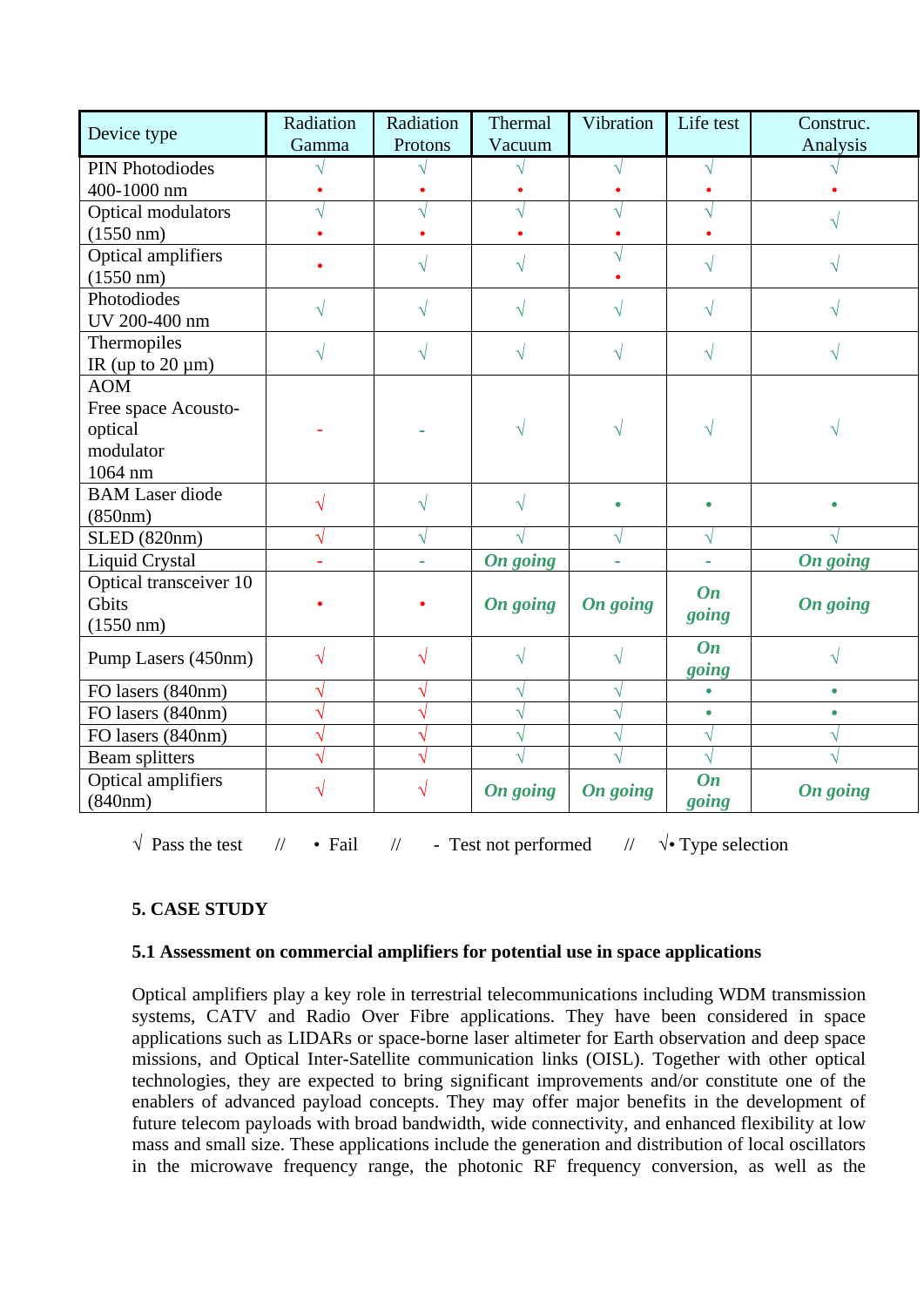combinations of these functions into more complex sub-systems such as analogue repeaters with optical switching, or antenna sub-systems and beam-forming networks.

## **5.1.1 Selection of components**

Taking into account the previous reviews and analysis of the current status of optical amplifier products, technologies and R&D trends, the intention of testing the most promising devices and devices from the main technologies, and also the limited budget, optical amplifier products were selected and proposed for procurement and further evaluation through testing.

The selection of optical amplifiers was as follows:

- $\bullet$  +17dBm output power uncooled EDFA for intensive testing (6 units),
- +17dBm output power uncooled EDFA for comparison (1 unit),
- +24dBm output power uncooled EDFA with cladding-pumped fiber for intensive testing (6 units) ,
- +13dBm output power EDWA on glass for comparison (1 unit),
- +11dBm output power EDWA on Silica-on-Silicon for comparison (1 unit),
- +14dBm output power SOA for comparison (1 unit).

## **5.1.2 Test Plan**

The test plan was defined considering the test related to space environmental mainly. Note that all the selected amplifiers were commercial devices not designed for space applications but with Telcordia qualification.

The following group of tests was proposed:

- Constructional analysis. One of the EDFAs with 6 devices available was used for initial constructional analysis in order to get a deep understanding of the technologies used.
- Electro-optical characterization at room, maximum and minimum operational temperature.
- Mechanical tests. Space level vibration (both sine and random) and SRS (Shock Response Spectrum) to simulate vibrations during launch and pyrotechnic shocks.
- Thermal vacuum cycling
- Radiation test. Both protons and gamma radiation campaigns.
- Final DPA (Destructive Physical Analysis)

### **5.1.3 Test results**

The main results of the tests were the following:

### **+17dBm output power uncooled EDFA for intensive testing (6 units):**

- Mechanical tests: Low degradation was observed, probably related to repeatability of the measurements.
- Thermal vacuum: No degradation.
- Proton radiation: Very little degradation.
- Gamma radiation: The test results show about 3dB optical gain degradation of each piece of Erbium-Doped Fibre used in the amplifiers, and no degradation for all other optical and electro-optical components.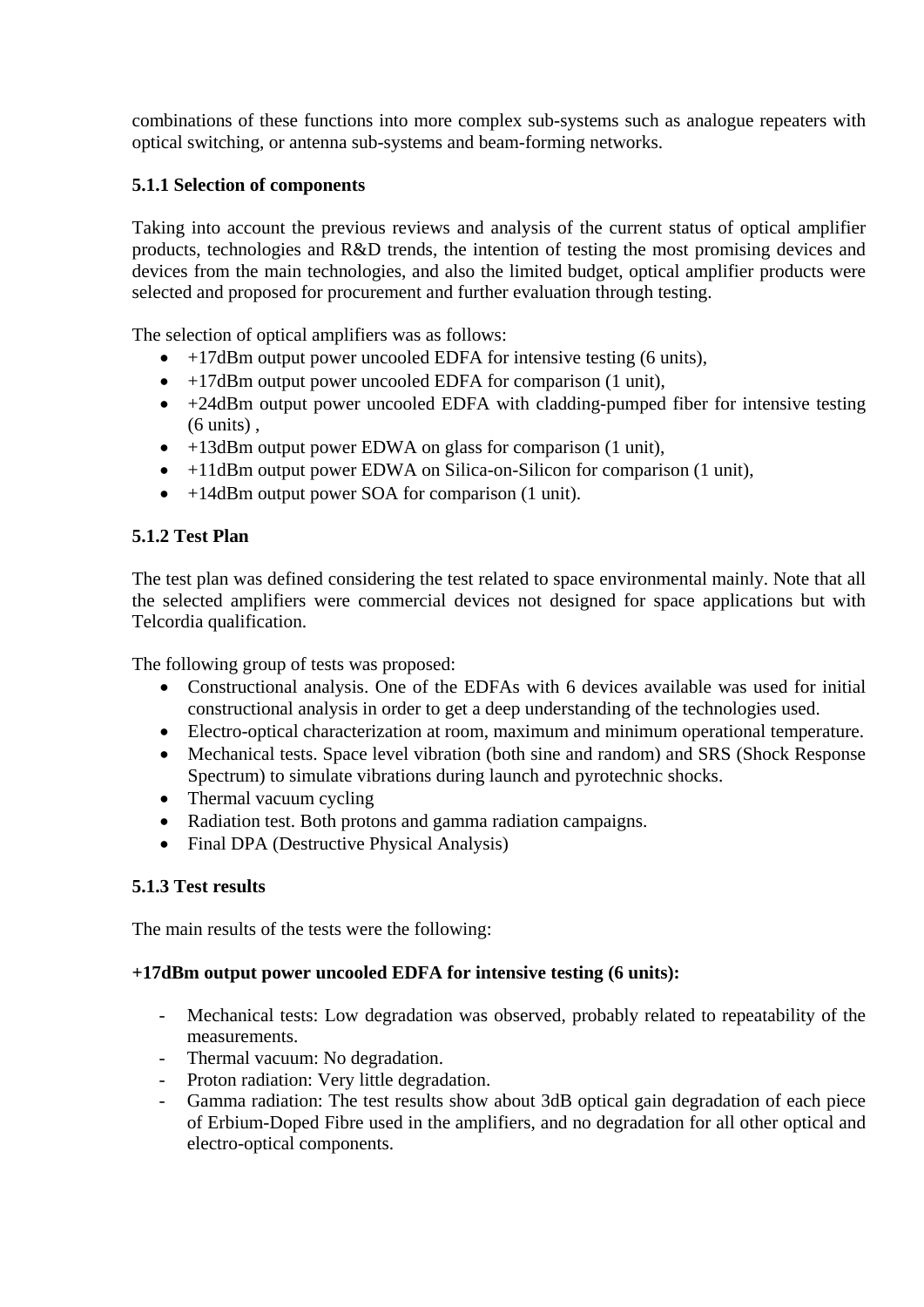#### **+24dBm output power uncooled EDFA with cladding-pumped fiber (6 units):**

- Mechanical tests: Low degradation, probably related to the variation of the geometry of the amplifier fiber which was not well fixed internally in the package.
- Thermal vacuum: No degradation.
- Proton radiation: Maximum degradation of 6 dB approximately in gain.
- Gamma radiation: Very high degradation leading to non-working samples. Fig. 6 below shows the gain spectra after gamma radiation steps of 0, 10, 20, 30, 60 and 100 Krads.



Figure 6: Gamma radiation-induced degradation of spectral gain

#### **+17dBm output power uncooled EDFA for comparison (1 unit):**

The component failed after vibration tests (only initial measurements at room, min and max temperatures had been previously performed). The internal visual inspection performed after the failure showed that the device had not been designed for supporting any mechanical tests.

#### **+13dBm output power EDWA on glass for comparison (1 unit)**

- Mechanical tests: Very low degradation of less than 1 dB in gain and noise figure.
- Thermal vacuum: Degradation of 1.4 dB in gain and no degradation in NF.
- Proton radiation: Degradation of 2.4 dB in gain and no degradation in NF.
- Gamma radiation: Degradation of around 7 dB in gain and no degradation in NF.

#### **+11dBm output power EDWA on silicon insolator for comparison (1 unit):**

Only one sample was tested and it failed during the initial measurements at 70ºC, therefore, no information about the behavior after mechanical tests, thermal vacuum or radiation has been obtained.

#### **+14dBm output power SOA for comparison (1 unit)**

The SOA was extensively tested in terms of linearity, in the RF and optical domain. As expected, the SOA does not provide fully linear amplification, and generates unwanted frequency-compounds through cross-gain saturation and Four-Wave Mixing processes. First, such frequency compounds were observed in the optical domain with LO-type signals. These non-linear effects increase as the input power increases and as the frequency separation decreases. Then, we observed non-linear effects in the RF domain with telecom-type signals.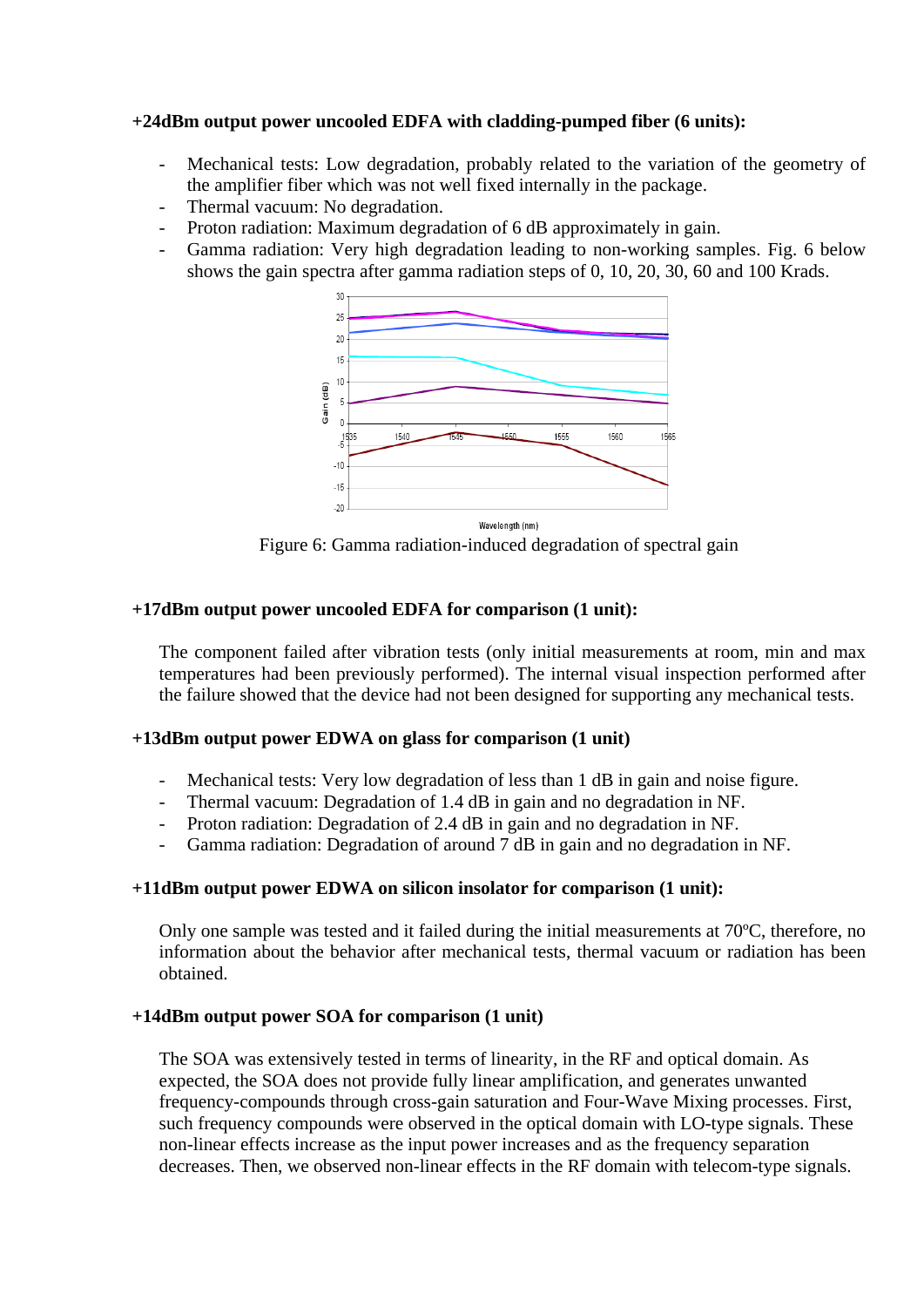These effects increase as the optical input power increases, and as the RF signal modulation index increases. The sample was damaged at the end of these tests when higher optical power inputs were being tested.

#### **6. CONCLUSIONS AND RECOMMENDATIONS**

- Very few optical components are qualified for space applications. This means that COTS are necessary most of the times. A cost effective approach for selection and acceptance criteria of these COTS has been presented in this paper.
- Detailed construction analysis, endurance, radiation and environmental test performed before the complete qualification flow can be very useful for increasing the reliability of the devices and reducing both the price of the selection and project qualification. It is recommended to do this prior to any project qualification activity.
- Specific test setup conditions must be considered when working with photonics parts to ensure test bench is suitable to provide electro-optical characteristics while parts are being submitted to environmental test in operating conditions.
- Alter Technology Group has a large experience on EEE parts procurement as well as extensive testing on most significant photonics technologies for space applications. Reliability data are available for main parts to help on the final selection of the product for the intented application.

#### **7. REFERENCES**

[1] B. Bénazet, M. Sotom, M. Maignan, J. Berthon, "Optical distribution of local oscillators in future telecommunication satellite payloads", *ICSO 2004*, Toulouse, France, 2004, March 30 - April 2.

[2] Oshima, K. Nishiyama, K. Kurotori, and H. Hayakawa, "Compact Optical Fiber Amplifier", Furukawa Review, No. 23, pp. 71-75, 2003.

[3] C. Simmoneau, C. Moreau, L. Gasca, D. Bayart, "Alumino-silicate heavy-doped fibers for compact WDM-EDFAs", ECOC 2005, Vol. 4, paper Th 3.3.7, pp. 953-954, 2005.

[4] SINERGIA project. Si nanocrystals and erbium co-doped glasses for optical amplifiers. Project URL: [http://www.padova.infm.it/sinergia.](http://www.padova.infm.it/sinergia)

[5] D. Bayart, L. Gasca, G. Gelly, "Cladding-Pumped Erbium-Doped Fiber Amplifiers for WDM Applications", Alcatel Telecommunications Review, 3rd Q 2001, pp. 179-180.

[6] A. Mori et al. "Broadband Amplification Characteristics of Tellutite-based EDFAs". ECOC-97. Proceedings of the Conference. September 1997. pg. 22-25.

[7] A. Bjarklev, J. Broeng, and A. S. Bjarklev, "Photonic crystal fibres" (Kluwer Academic Publishers, Boston, MA, 2003).

[8] M. Caussanel, O. Gilard, M. Sotom, P. Signoret and J. Gasiot, "Extrapolation of radiation induced EDFA gain degradation at space dose rate", Electronics Letters, Vol. 41, N°4, pp. 168-170, 17th Feb. 2005.

[9] Generic Reliability Assurance Requirements for Optoelectronic Devices Used In Telecommunications Equipment, Telcordia, GR-468-CORE, Issue 2, September 2004.